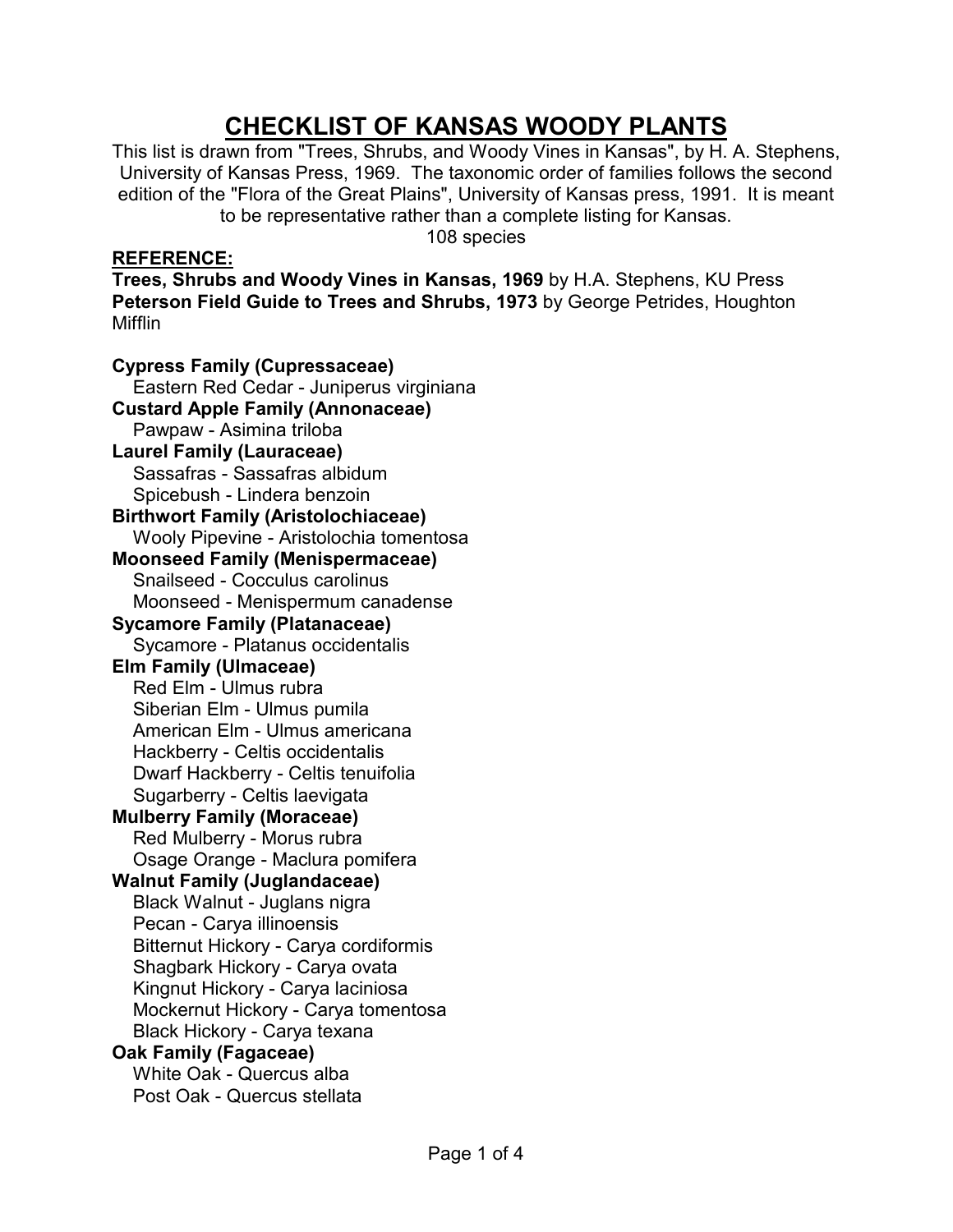Bur Oak - Quercus macrocarpa Chestnut Oak - Quercus muhlenbergii Red Oak - Quercus borealis Pin Oak - Quercus palustris Shumard's Oak - Quercus shumardii Black Oak - Quercus velutina Black Jack Oak - Quercus marilandica Shingle Oak - Quercus imbricaria **Birch Family (Betulaceae)**  Hazelnut - Corylus americana Ironwood - Ostrya virginiana River Birch - Betula nigra **Linden Family (Tiliaceae)**  Basswood - Tilia americana **Tamarisk Family (Tamaricaceae)**  Salt Cedar - Tamarix sp. **Willow Family (Salicaceae)**  Silver Poplar - Populus alba Cottonwood - Populus deltoides Black Willow - Salix nigra Carolina Willow - Salix caroliniana Peach-leaved Willow - Salix amygdaloides Sandbar Willow - Salix exigua Prairie Willow - Salix humilis **Sapodilla Family (Sapotaceae)**  Wooly Buckthorn - Bumelia lanuginosa **Ebony Family (Ebenaceae)**  Persimmon - Diospyros virginiana **Currant Family (Grossulariaceae)**  Wild Gooseberry - Ribes americanum Golden Currant - Ribes odoratum **Rose Family (Rosaceae)**  Wild Crabapple - Pyrus ioensis June Berry - Amelanchier arborea Cockspur Hawthorn - Crataegus crus-galli Red Haw - Crataegus mollis Black Raspberry - Rubus occidentalis Dewberry - Rubus flagellaris Highbush Blackberry - Rubus ostryifolius Climbing Prairie Rose - Rosa setigera Prairie Rose - Rosa arkansana Wild Plum - Prunus americana Wild Goose Plum - Prunus hortulana Sandhill Plum - Prunus angustifolia Black Cherry - Prunus serotina Choke Cherry - Prunus virginana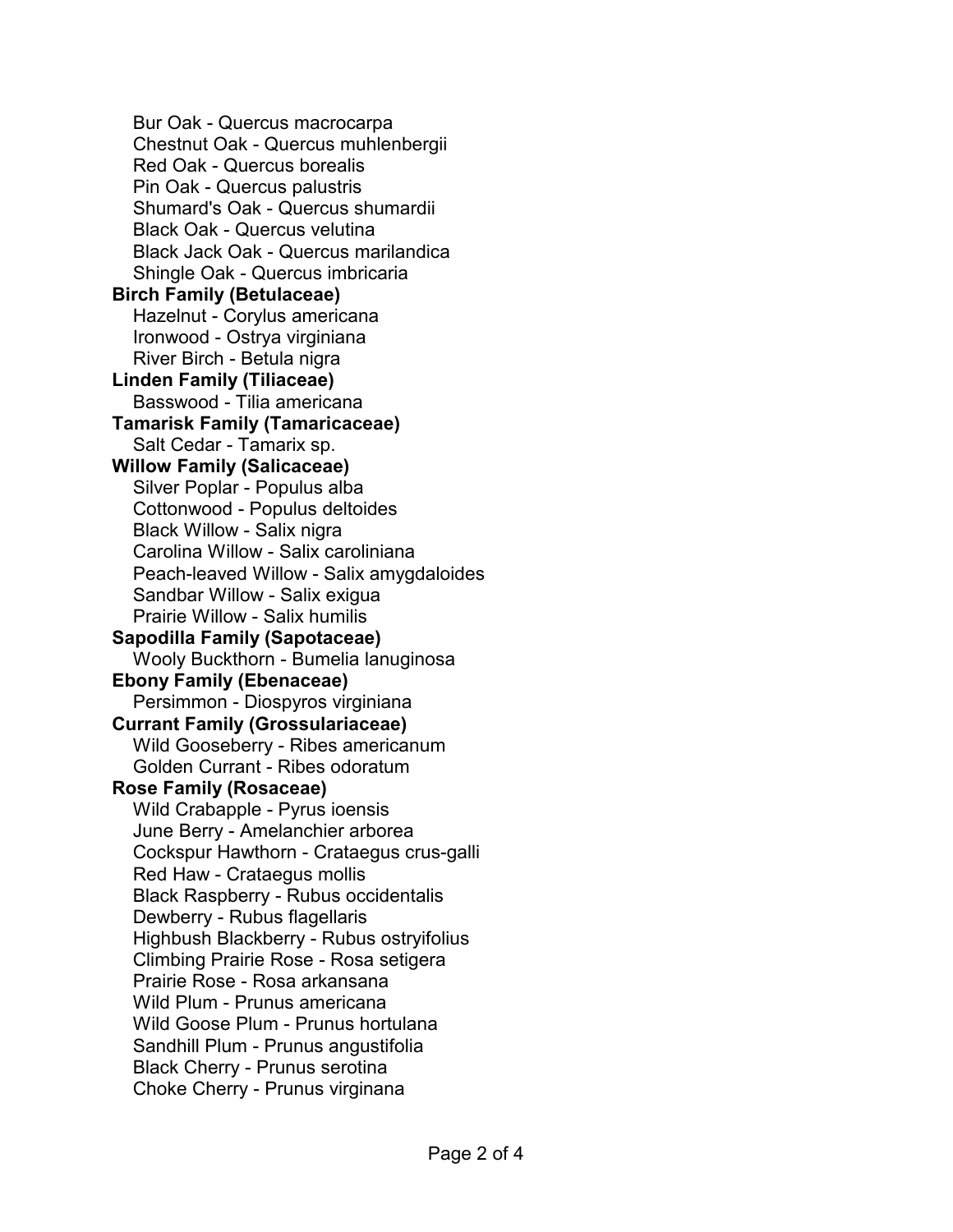**Caesalpina Family (Caesalpinaceae)**  Kentucky Coffee Tree - Gymnocladus dioica Honey Locust - Gleditsia triacanthos Redbud - Cercis canadensis **Bean Family (Fabaceae)**  Leadplant - Amorpha canescens False Indigo - Amorpha fruticosa Black Locust - Robinia pseudo-acacia **Oleaster Family (Elaeagnaceae)**  Russian Olive - Eleagnus angustifolia **Dogwood Family (Cornaceae)**  Roughleaved Dogwood - Cornus drummondii Swamp Dogwood - Cornus amomum **Christmas Mistletoe Family (Viscaceae)**  Mistletoe - Phoradendron serotinum **Staff Tree Family (Celastraceae)**  Wahoo - Euonymus atropurpureus Bittersweet - Celastrus scandens **Buckthorn Family (Rhamnaceae)**  Buckthorn - Rhamnus lanceolata New Jersey Tea - Ceanothus americanus **Grape Family (Vitaceae)**  Raccoon Grape - Ampelopsis cordata Virginia Creeper - Parthenocissus quinquefolia Riverbank Grape - Vitis riparia **Bladdernut Family (Staphyleaceae)**  Bladdernut - Staphylea trifolia **Soapberry Family (Sapindaceae)**  Soapberry - Sapindus saponaria **Buckeye Family (Hippocastanaceae)**  Western Buckeye - Aesculus glabra **Maple Family (Aceraceae)**  Sugar Maple - Acer saccharum Silver Maple - Acer saccharinum Box Elder - Acer negundo **Sumac Family (Anacardiaceae)**  Smooth Sumac - Rhus glabra Winged Sumac - Rhus copallina Aromatic Sumac - Rhus aromatica Poison Ivy - Toxicodendron radicans **Quassia Family (Simaroubaceae)**  Tree of Heaven - Ailanthus altissima **Citrus Family (Rutaceae)**  Prickly Ash - Zanthoxylum americanum Hop Tree - Ptelea trifoliata